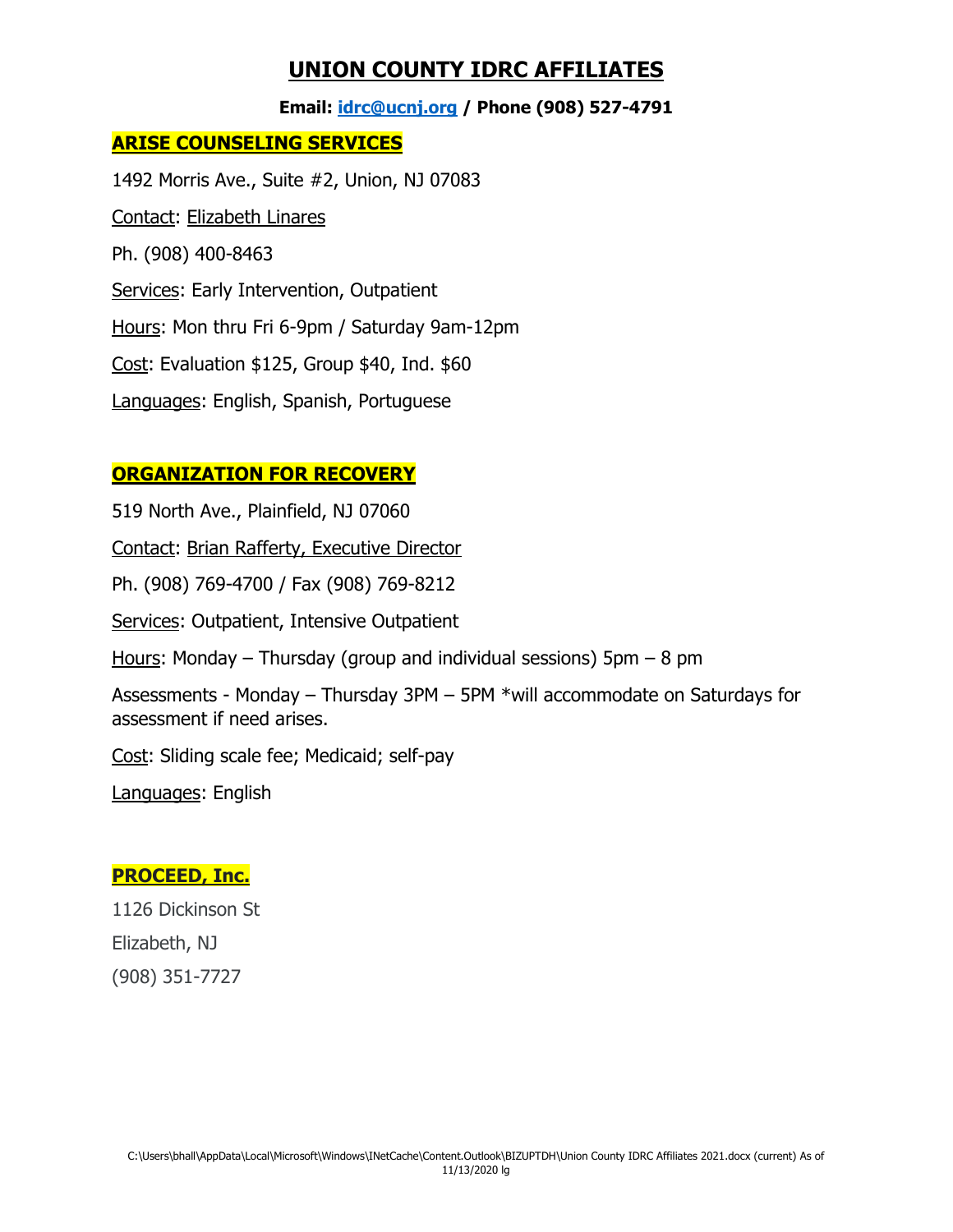## **UNION COUNTY IDRC AFFILIATES**

**Email: [idrc@ucnj.org](mailto:idrc@ucnj.org) / Phone (908) 527-4791**

#### **INTERVENTION SPECIALIST.**

333 N. Broad St., Suite 2B, Elizabeth, NJ 07201 Contact: Rohan Campbell Ph. (908) 289-0700 / Fax (908) 289-3913 Services: Outpatient, Intensive Outpatient Anger Mgmt, Parenting Hours: Mon thru Thurs 9am-9pm / Fri-Sat 9am-3pm Cost: Sliding scale fee, DUII funding Languages: English

#### **NEW HOPE INTEGRATED BEHAVIORAL HEALTH CARE**

80 Conover Road, Marlboro, NJ 07746 Contact: David Roden, LCSW, LCADC Ph. (732) 946-3030 ext. 2251 / Fax (732) 946-4891 Services: Sub-Acute Residential Detox-standard, Short Term Residential, Co-occurring Hours: 24/7/365 Cost: Self pay, Private insurance, Medicaid, DMHAS FFS Network Languages: English

#### **TRINITAS REGIONAL MEDICAL CENTER**

654 East Jersey Street, 1<sup>st</sup> floor, Elizabeth, New Jersey 07206 Contact: Krystyna Vaccarelli Ph. (908) 994-7556, (908) 994-7090 / Fax (908) 994-7191 Referrals & Intake Appointments by phone & WALK IN Services: Partial Care, Intensive Outpatient, Outpatient Hours: 8am-9pm Cost: All insurances accepted, self-pay, Charity Care, DUII funding